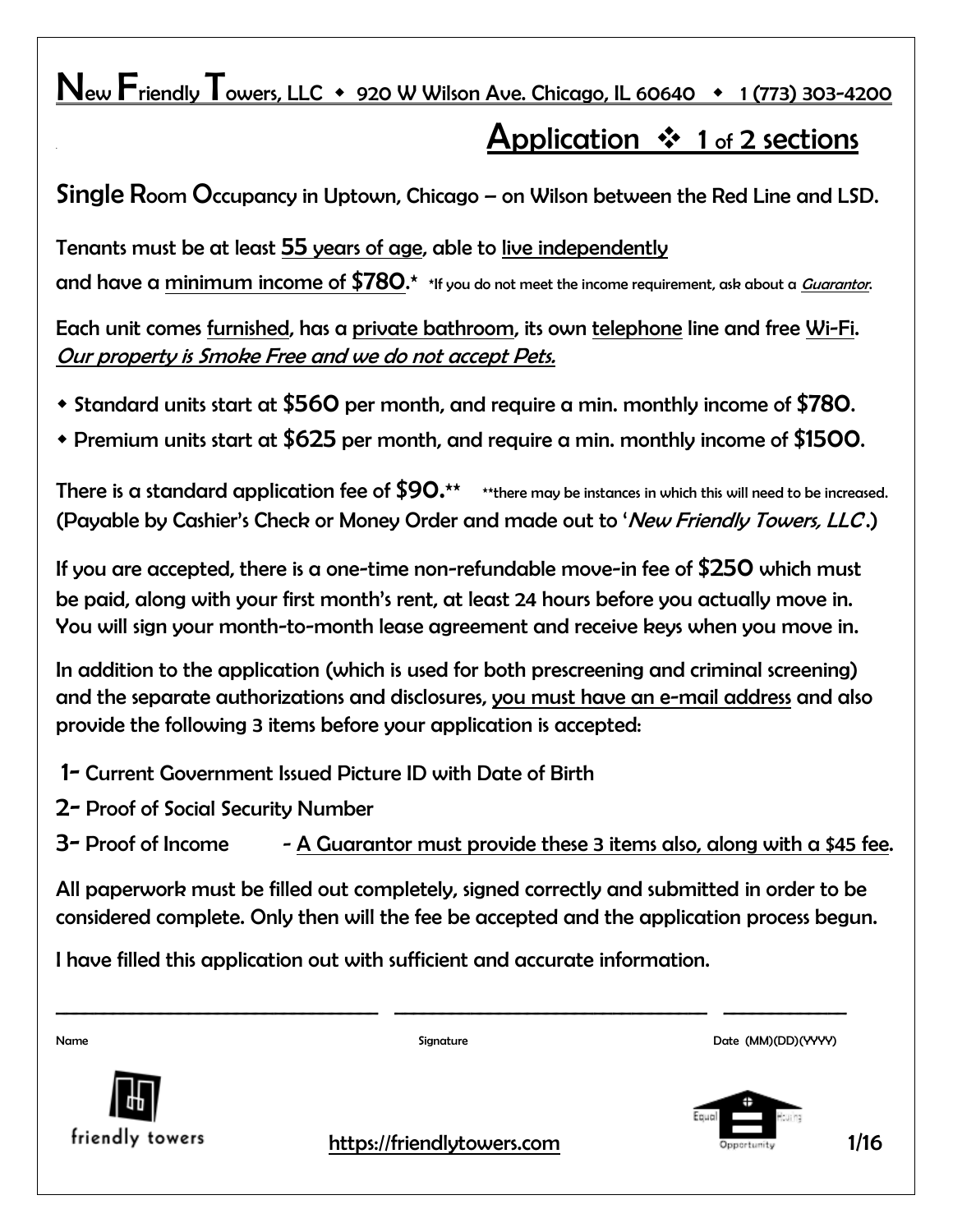# Check List –

## Before turning in your application, make sure you have:

|  |  | Filled everything out completely |  |  |
|--|--|----------------------------------|--|--|
|--|--|----------------------------------|--|--|

Gone back 5 years of rental/residence history with contact information

Provided ID

Provided SS#

Provided income verification

Provided e-mail address

\$90 Money order/Cashier's check made out to 'New Friendly Towers, LLC'

## If you have a guarantor, you will need:

Guarantor form filled out completely

Provided ID

Provided SS#

Provided income verification

Provided e-mail address

\$45 Money order/Cashier's check made out to 'New Friendly Towers, LLC'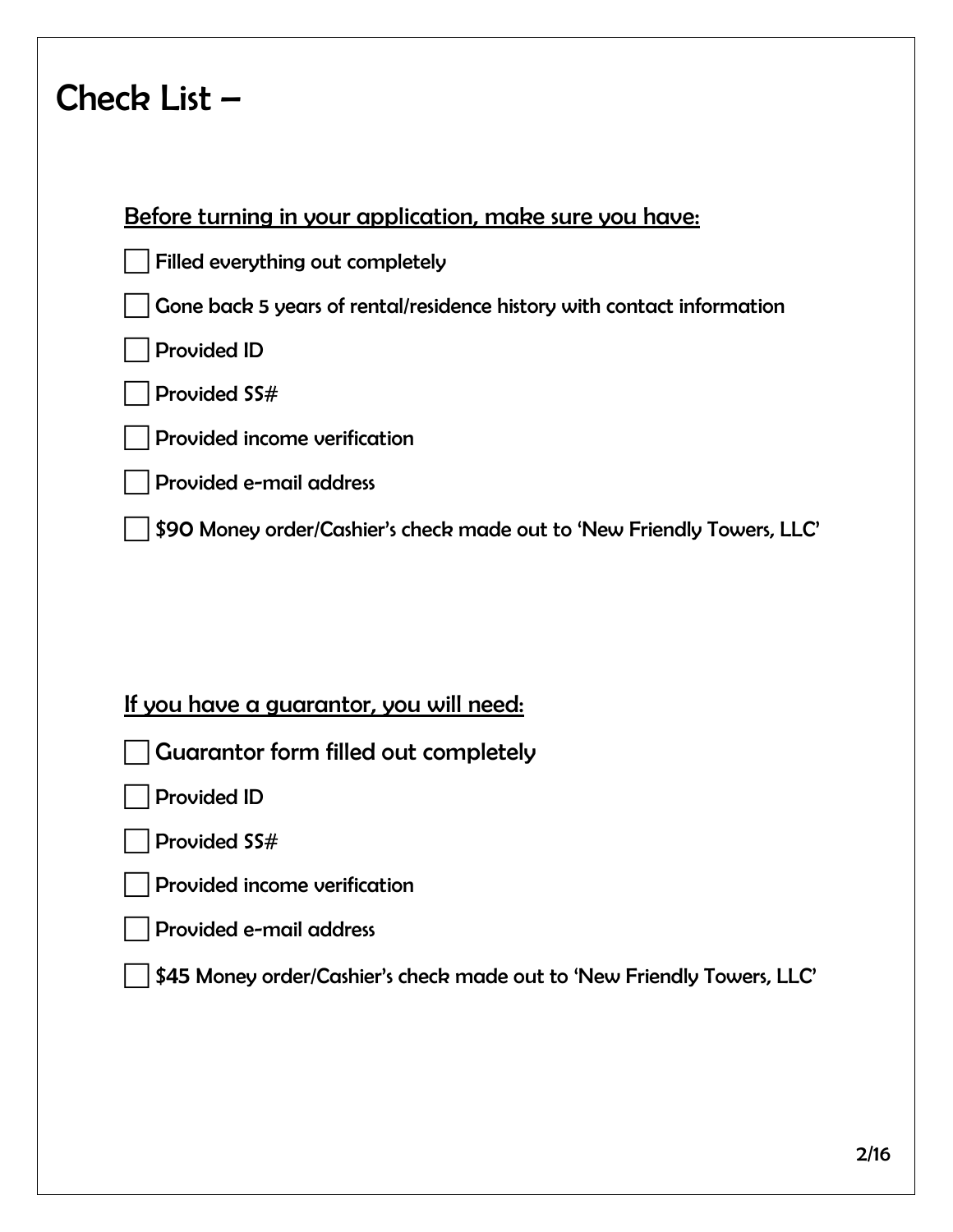

friendly towers

## 920 W Wilson Ave Chicago, IL 60640 (773) 303-4200 friendlytowers.com

#### Notice of Tenant Screening Criteria and Procedures

1 – Prescreening, Friendly Towers pre-screens all prospective tenants including, but not limited to these areas:

- a. Ability to pay rent; and
- b. Ability to perform other tenant obligations (for example: nonsmoker; no pets; keeping residence in a clean and safe condition; and not interfering with other tenants' peaceful enjoyment of their units, etc.).
- c. Insufficient or inaccurate information provided on the application which may be different than what has been provided by other, reliable sources.

Friendly Towers considers a number of sources of information, including but not necessarily limited to the following:

- a. Whatever proof of income the prospective tenant has provided;
- b. Credit check, including prior bankruptcies;
- c. Prior evictions;
- d. Personal interview with the prospective tenant;
- e. Interview of prior landlords; and
- f. Any other pertinent information.

Applicants found to be pre-qualified will be notified of their eligibility and that a criminal background check will be conducted.

#### 2-Criminal Background Screening

All pre-qualified applicants are subject to a criminal background check. All applicants have the right to dispute inaccuracies relevant to any criminal history and to provide evidence of rehabilitation or other mitigating factors related to their criminal background. Information about applicants' rights may be found on the website of the Cook County commission on Human Rights: [https://www.cookcountyil.gov/sites/default/files/just\\_housing\\_amendment\\_-\\_faq\\_for\\_applicants.pdf](https://www.cookcountyil.gov/sites/default/files/just_housing_amendment_-_faq_for_applicants.pdf)

In these screenings, Friendly Towers does not consider:

- Arrests;
- Juvenile convictions;
- Convictions that have been sealed, expunged or pardoned; or
- Except for the sex offenses described below, offenses committed more than 3 years prior to the date of the application.

Applicants who are approved, based on passing both screening steps, will be notified of the approval and placed on a waiting list, unless Friendly Towers becomes aware of new, disqualifying information.

Applicants who have a criminal history require further processing:

- a. Within 5 business days of receiving the report, Friendly Towers will send such applicants a copy of their criminal background report and a notice of their rights to dispute or provide mitigating evidence concerning the report.
- b. Applicants then have 5 business days to provide all their evidence related to their criminal history to Friendly Towers.
- c. Within 3 business days, Friendly Towers will make a final decision on the application.

The following convictions will automatically disqualify an applicant for tenancy:

- A sex offense currently requiring registration under the Sex Offender Registration Act (or similar law in another jurisdiction); or
- A sex offense against a child currently placing the applicant under a residency restriction.  $\frac{3}{16}$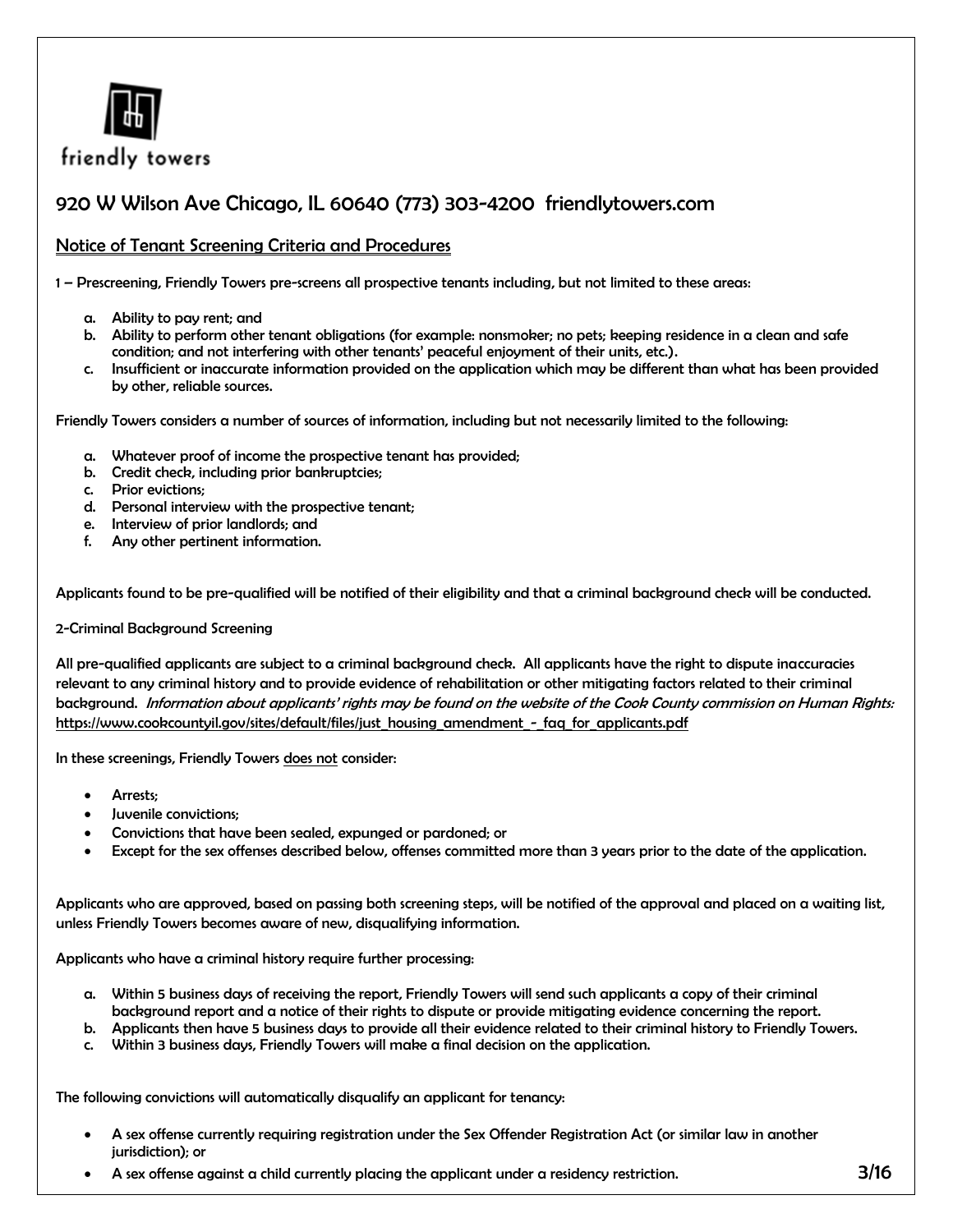Other convictions occurring within the three years prior the application date require an individualized assessment. Friendly Towers determines, on a case-by-case basis, considering any evidence provided by the applicant, what demonstrable risk of harm the applicant poses to the personal safety of others and to property. Friendly Towers considers a number of factors, including but not limited to the following:

- The nature and severity of the criminal offense and how recently it occurred;
- The nature of the sentencing;
- The number of the applicant's criminal convictions;
- The length of time that has passed since the applicant's most recent conviction;
- The age of the applicant at the time the criminal offense occurred;
- Evidence of rehabilitation;
- The applicant's history as a tenant before and/or after the conviction;
- Whether the criminal conviction(s) was related to or a product of the applicant's disability; and
- If the applicant is a person with a disability, whether any reasonable accommodation could be provided to ameliorate any purported demonstrable risk.

An applicant who is denied will receive a notice detailing the reasons for the denial. The applicant will also receive notice of their right to file a complaint with the Cook County Human Rights Commission.

NOTE THAT FRIENDLY TOWERS WILL NOT HOLD A UNIT WHILE A CRIMINAL BACKGROUND DISPUTE IS BEING RESOLVED.

By signing below, I certify that I have received the above notice and have had an opportunity to ask any questions I may have.

| I wish to receive all future notices pertaining to my application for housing with Friendly Towers via:           |      |
|-------------------------------------------------------------------------------------------------------------------|------|
|                                                                                                                   |      |
|                                                                                                                   |      |
| A message may be left at this number to alert me of any emails I may have received. (Completed may have received. |      |
| Equal<br>Opportunity                                                                                              | 4/16 |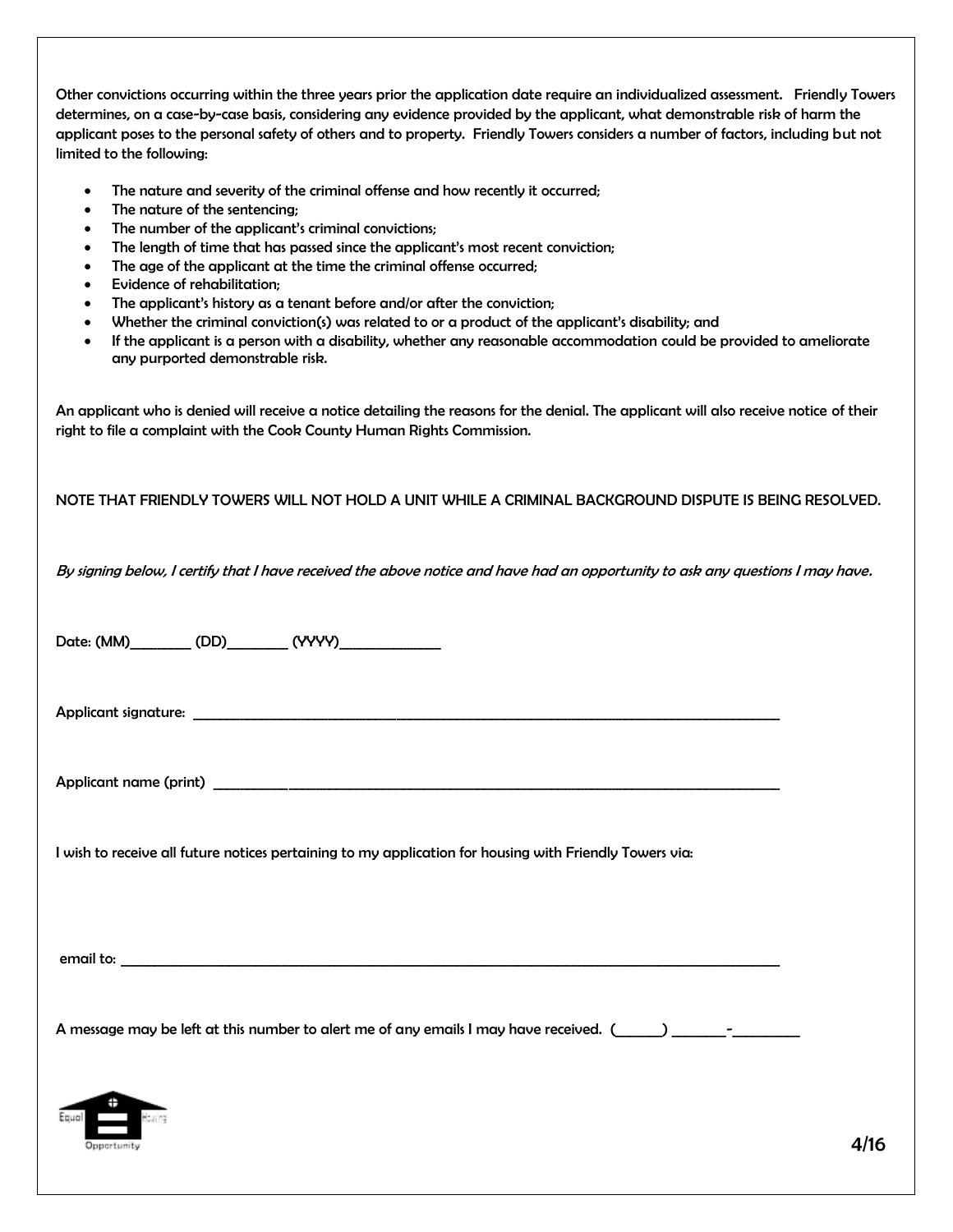

## friendly towers

## 920 W Wilson Ave Chicago, IL 60640 (773) 303-4200 friendlytowers.com

#### Notice of Tenant Screening Criteria and Procedures

1 – Prescreening, Friendly Towers pre-screens all prospective tenants included, but not limited to these areas:

- d. Ability to pay rent; and
- e. Ability to perform other tenant obligations (for example: nonsmoker; no pets; keeping residence in a clean and safe condition; and not interfering with other tenants' peaceful enjoyment of their units, etc.).
- f. Insufficient or inaccurate information provided on the application which may be different than what has been provided by other, reliable sources.

Friendly Towers considers a number of sources of information, including but not necessarily limited to the following:

- g. Whatever proof of income the prospective tenant has provided;
- h. Credit check, including prior bankruptcies;
- i. Prior evictions;
- j. Personal interview with the prospective tenant;
- k. Interview of prior landlords; and
- l. Any other pertinent information.

Applicants found to be pre-qualified will be notified of their eligibility and that a criminal background check will be conducted.

2-Criminal Background Screening

All pre-qualified applicants are subject to a criminal background check. All applicants have the right to dispute inaccuracies relevant to any criminal history and to provide evidence of rehabilitation or other mitigating factors related to their criminal background. Information about applicants' rights may be found on the website of the Cook County commission on Human Rights: [https://www.cookcountyil.gov/sites/default/files/just\\_housing\\_amendment\\_-\\_faq\\_for\\_applicants.pdf](https://www.cookcountyil.gov/sites/default/files/just_housing_amendment_-_faq_for_applicants.pdf)

In these screenings, Friendly Towers does not consider:

- Arrests;
- Juvenile convictions;
- Convictions that have been sealed, expunged or pardoned; or
- Except for the sex offenses described below, offenses committed more than 3 years prior to the date of the application.

Applicants who are approved, based on passing both screening steps, will be notified of the approval and placed on a waiting list, unless Friendly Towers becomes aware of new, disqualifying information.

Applicants who have a criminal history require further processing:

- d. Within 5 business days of receiving the report, Friendly Towers will send such applicants a copy of their criminal background report and a notice of their rights to dispute or provide mitigating evidence concerning the report.
- e. Applicants then have 5 business days to provide all their evidence related to their criminal history to Friendly Towers.
- f. Within 3 business days, Friendly Towers will make a final decision on the application.

The following convictions will automatically disqualify an applicant for tenancy:

- A sex offense currently requiring registration under the Sex Offender Registration Act (or similar law in another jurisdiction); or
- A sex offense against a child currently placing the applicant under a residency restriction.

 $\rightarrow$  This copy for applicant.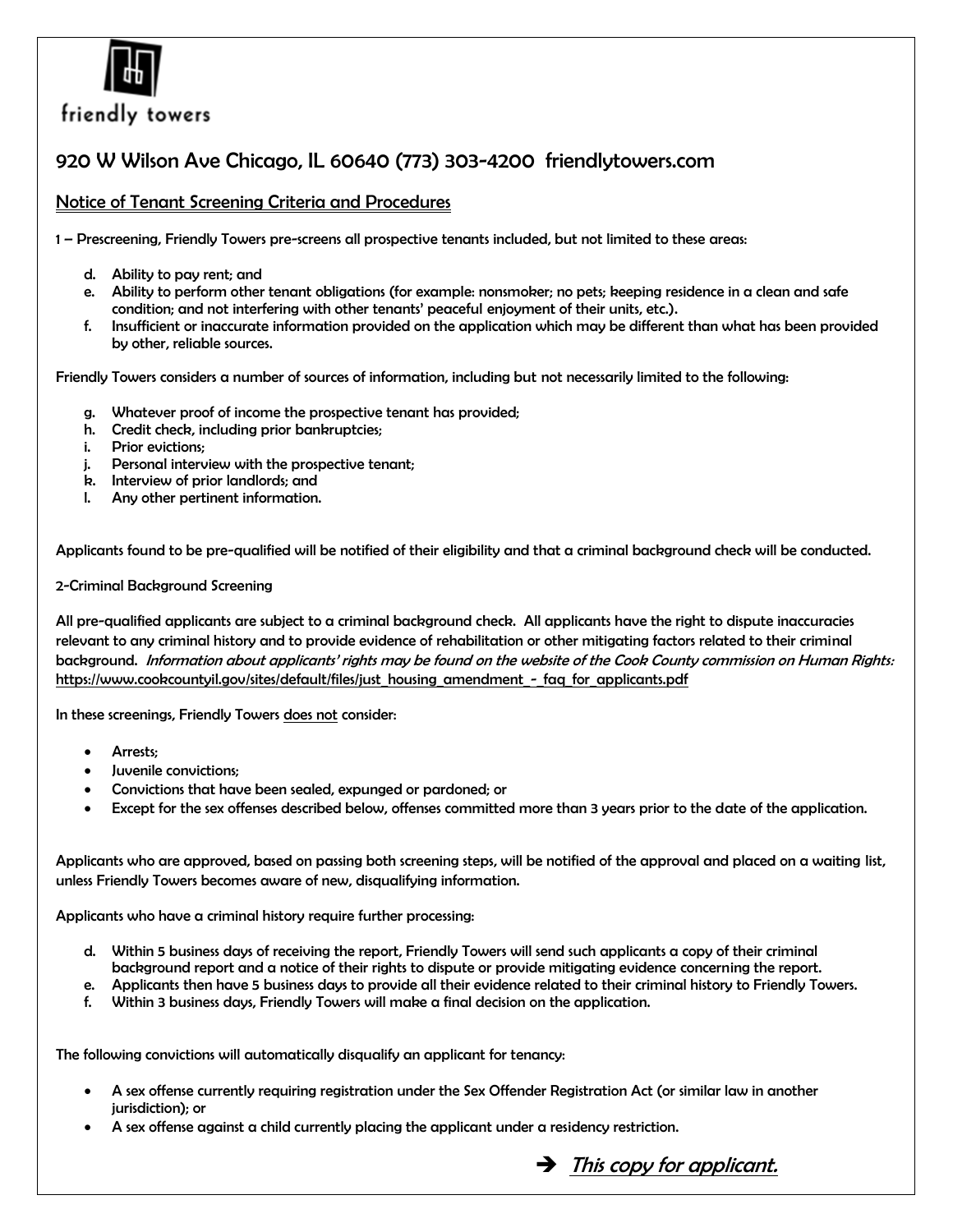Other convictions occurring within the three years prior the application date require an individualized assessment. Friendly Towers determines, on a case-by-case basis, considering any evidence provided by the applicant, what demonstrable risk of harm the applicant poses to the personal safety of others and to property. Friendly Towers considers a number of factors, including but not limited to the following:

- The nature and severity of the criminal offense and how recently it occurred;
- The nature of the sentencing;
- The number of the applicant's criminal convictions;
- The length of time that has passed since the applicant's most recent conviction;
- The age of the applicant at the time the criminal offense occurred;
- Evidence of rehabilitation;
- The applicant's history as a tenant before and/or after the conviction;
- Whether the criminal conviction(s) was related to or a product of the applicant's disability; and
- If the applicant is a person with a disability, whether any reasonable accommodation could be provided to ameliorate any purported demonstrable risk.

An applicant who is denied will receive a notice detailing the reasons for the denial. The applicant will also receive notice of their right to file a complaint with the Cook County Human Rights Commission.

NOTE THAT FRIENDLY TOWERS WILL NOT HOLD A UNIT WHILE A CRIMINAL BACKGROUND DISPUTE IS BEING RESOLVED.

By signing below, I certify that I have received the above notice and have had an opportunity to ask any questions I may have.

|                      | I wish to receive all future notices pertaining to my application for housing with Friendly Towers via:       |
|----------------------|---------------------------------------------------------------------------------------------------------------|
|                      |                                                                                                               |
|                      | A message may be left at this number to alert me of any emails I may have received. (Completed responsive the |
| Equal<br>Opportunity | $\rightarrow$ This copy for applicant.                                                                        |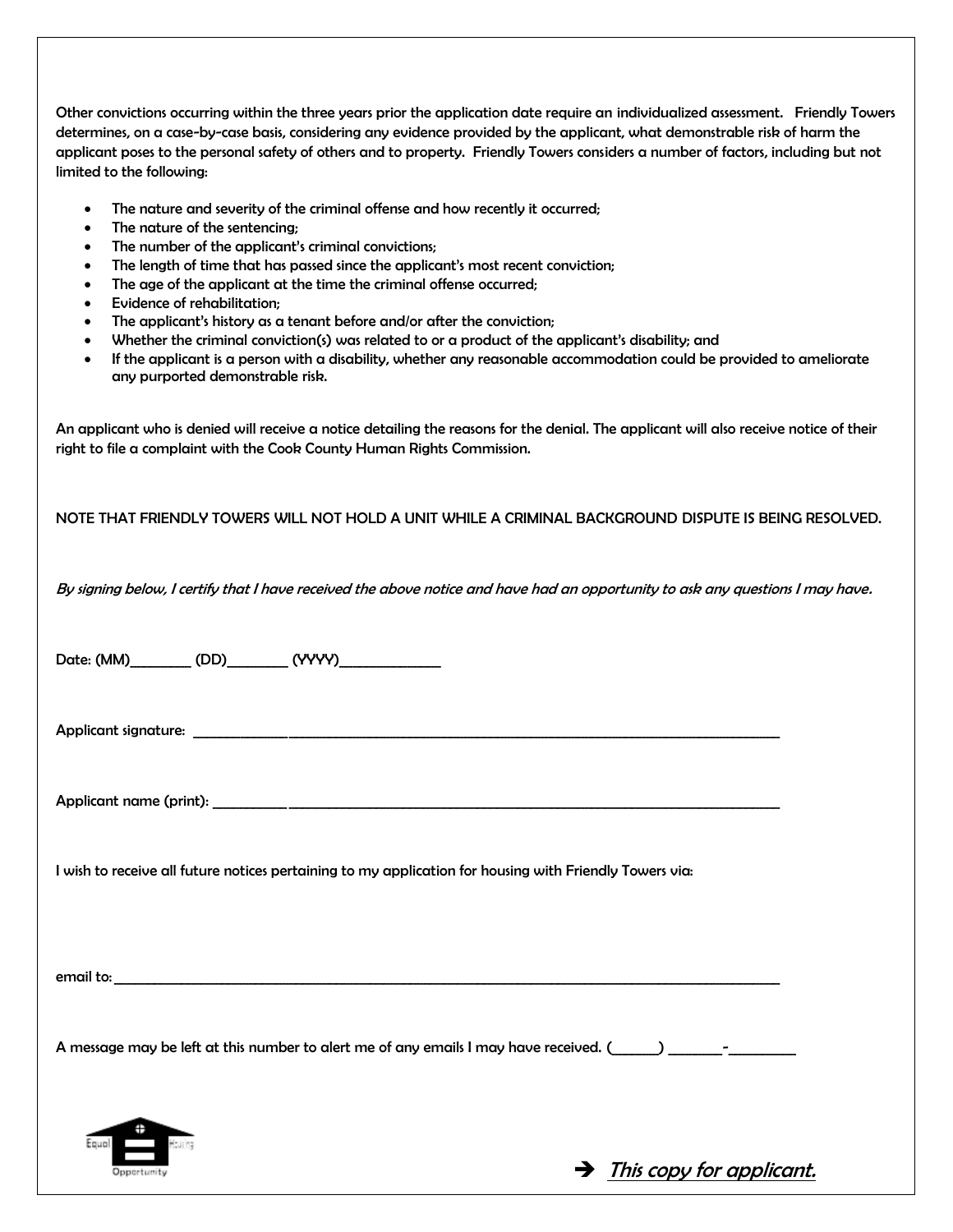| Application $\cdot \cdot$ This information will be used for both Pre-screening and Criminal Screening                                               |
|-----------------------------------------------------------------------------------------------------------------------------------------------------|
|                                                                                                                                                     |
|                                                                                                                                                     |
| Cell Phone: ( ) _______________________ Other: ( ) _____________________________                                                                    |
|                                                                                                                                                     |
| * You must provide an e-mail address, this is how you will receive screening notices.                                                               |
| <u>We require the past 5 years of your rental/residence history.</u>                                                                                |
| Beginning with where you are living currently and going backwards;<br>fill in all the information for each place you have lived going back 5 years. |
| Where you live now [current location]:                                                                                                              |
|                                                                                                                                                     |
|                                                                                                                                                     |
| Dates of Residency (MM/YYYY) (And Allegancy Comm/YYYY) (And Allegancy Comm/YYYY) (And Allegancy Comm                                                |
| Owner/Manager Name                                                                                                                                  |
|                                                                                                                                                     |
| Full monthly rent amount \$                                                                                                                         |
| If you had a subsidy, how much did you pay each month? \$________________________                                                                   |
| Did you always pay your portion in full? $Yes \mid \text{No} \mid \text{ } \mid$                                                                    |
| Were you asked to move? $Yes \mid \text{No} \mid \text{ } \mid$                                                                                     |
|                                                                                                                                                     |
| If so, why? $\overline{\phantom{a}}$                                                                                                                |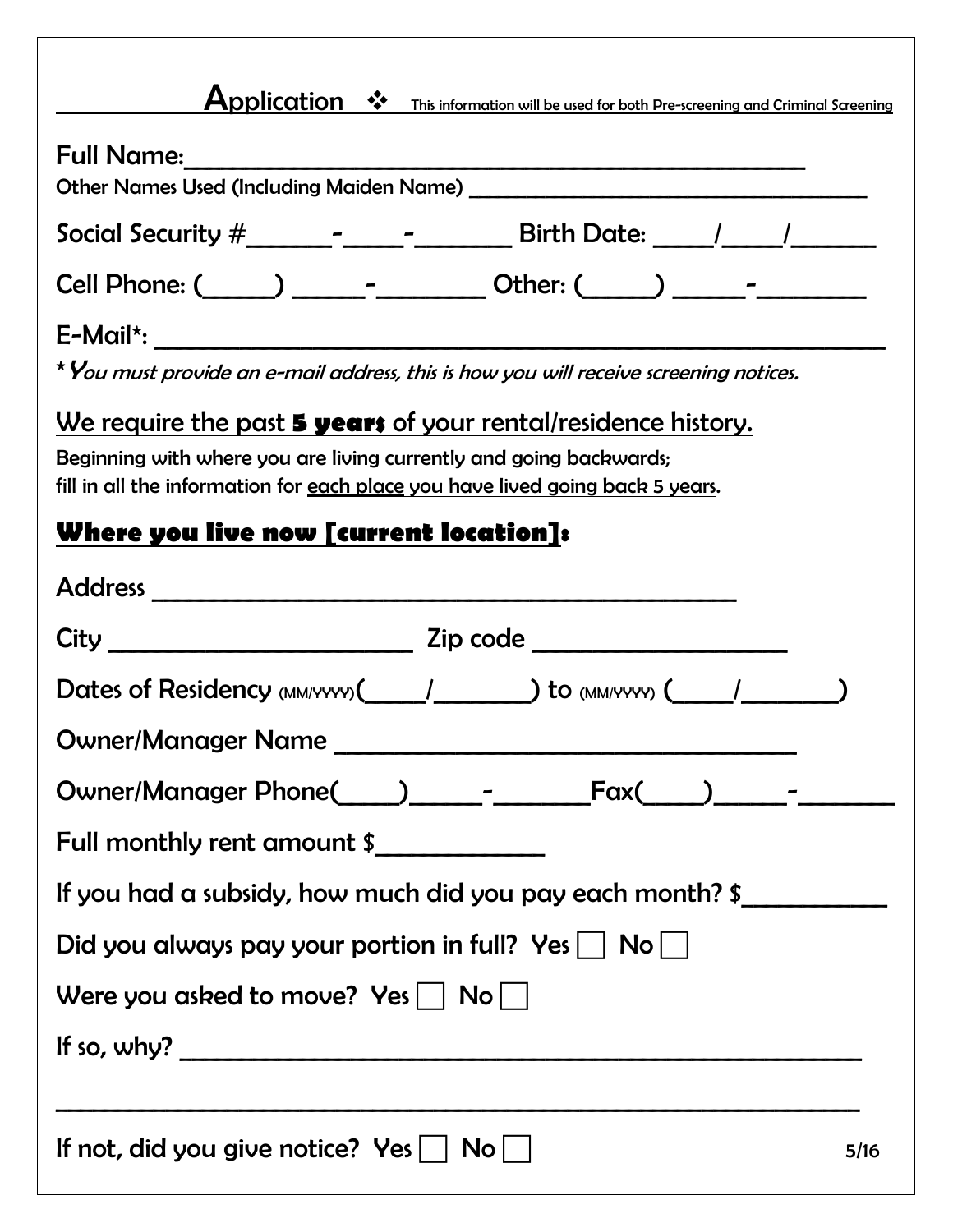| Where you lived right before where you live now:                                             |
|----------------------------------------------------------------------------------------------|
|                                                                                              |
|                                                                                              |
|                                                                                              |
|                                                                                              |
|                                                                                              |
| Full monthly rent amount \$                                                                  |
| If you had a subsidy, how much did you pay each month? \$                                    |
| Did you always pay your portion in full? Yes $\Box$ No $\Box$                                |
| Were you asked to move? $Yes \mid \text{No} \mid \text{ }$                                   |
| If so, why? $\overline{\qquad \qquad }$                                                      |
| If not, did you give notice? Yes $\Box$ No $\Box$<br>Where you lived right before the above: |
|                                                                                              |
|                                                                                              |
| Owner/Manager Name                                                                           |
|                                                                                              |
| Full monthly rent amount \$                                                                  |
| If you had a subsidy, how much did you pay each month? \$                                    |
| Did you always pay your portion in full? Yes $\Box$ No $\Box$                                |
| Were you asked to move? Yes $\Box$ No $\Box$                                                 |
|                                                                                              |
|                                                                                              |
| If not, did you give notice? $Yes \Box No \Box$<br>6/16                                      |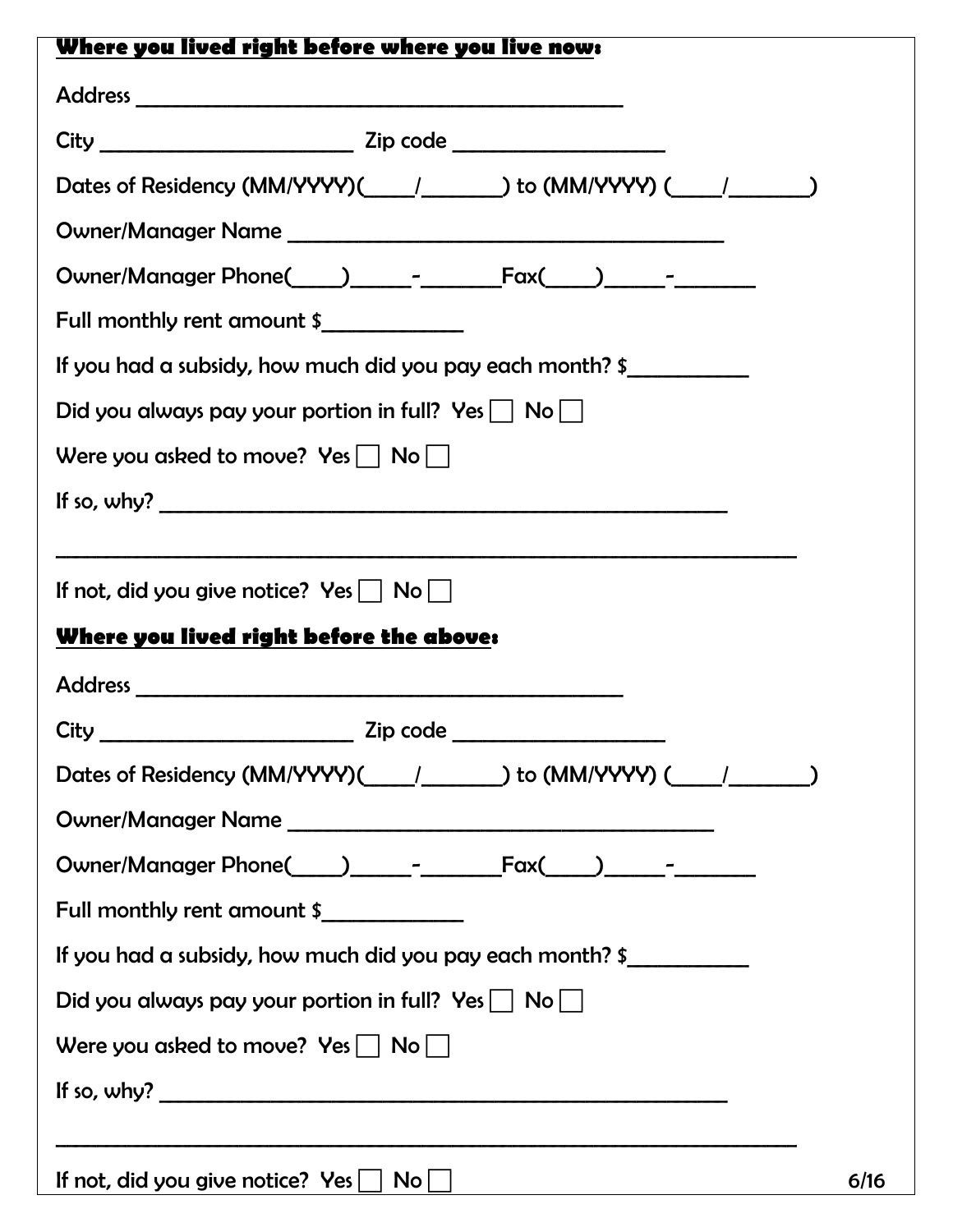| Why are you moving from your current location?                                                                 |
|----------------------------------------------------------------------------------------------------------------|
| How did you hear about Friendly Towers? ______                                                                 |
| Have you ever been served a late rent notice? Yes $ $ $ $ No $ $ $ $ If yes, explain:                          |
| Have you ever had any problems with a landlord? Yes $  \cdot  $ No $  \cdot  $ If yes, explain:                |
| Have you ever had a judgment or eviction? Yes $  \cdot  $ No $  \cdot  $ If yes, explain:                      |
| Have you ever been party to a lawsuit in the past? Yes $  \cdot  $ No $  \cdot  $ If yes, explain:             |
| Are your currently homeless? $Yes \mid \text{No} \mid \text{ }$                                                |
| Are you currently living in a shelter? $Yes \mid \text{No} \mid \text{ }$                                      |
| We will run credit & evictions checks, is there anything you want to comment on?                               |
| <b>Monthly Income:</b>                                                                                         |
| Social Security \$______________Pension \$_______________Other \$_________________                             |
| Employment \$______________ Hourly Wage \$_____________ Hours Week_______                                      |
|                                                                                                                |
|                                                                                                                |
|                                                                                                                |
|                                                                                                                |
| Employed Since (MM/YYYY)( and the same set of the set of the set of the set of the set of the set of the set o |
| If you are employed, please provide your latest check, and prior year's W-2<br>7/16                            |